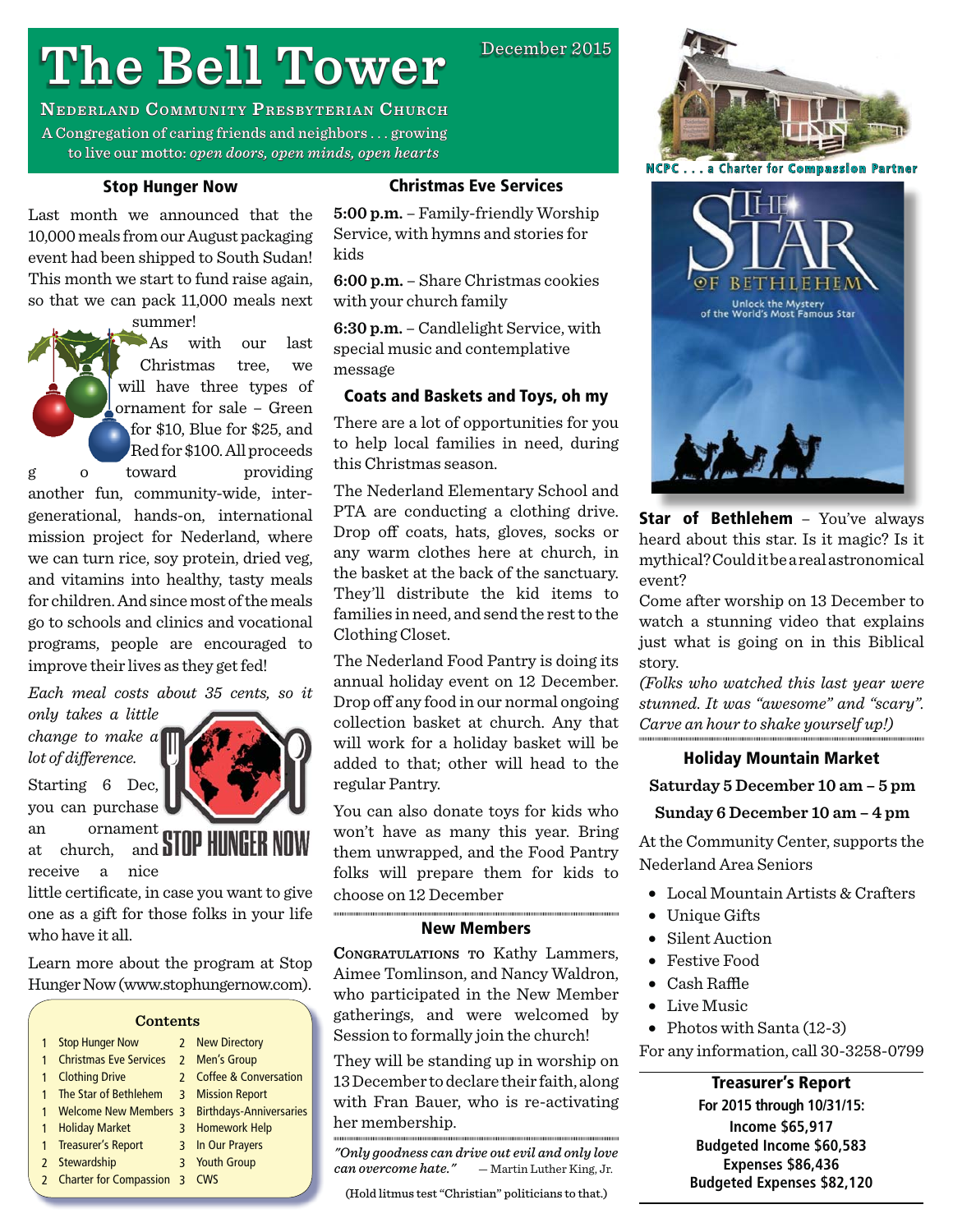

**THEN SAID <sup>A</sup> RICH MAN,** "Speak to us of Giving." And he answered:

You give but little when you give of your possessions. It is when you give of yourself that you truly give.

For what are your possessions but things you keep and guard for fear you may need them tomorrow? بهاني

There are those who give little of the much which they have – and they give it for recognition and their hidden desire makes their gifts unwholesome.

And there are those who have little and give it all. These are the believers in life and the bounty of life, and their coffer is never empty.

There are those who give with joy, and that joy is their reward.

And there are those who give with pain, and that pain is their baptism.

And there are those who give and know not pain in

# **CHARTER** FOR

*"Unless we learn to implement the golden rule globally so that we treat all peoples, all nations, as we would wish to be treated ourselves, we will not have a viable world to hand on to the* 

### COMPASSION **PARTNER**



**next generation."** DR. KAREN ARMSTRONG FOUNDER, CHARTER FOR COMPASSION



giving, nor do they seek joy, nor give with mindfulness of virtue;

They give as in yonder valley the myrtle breathes its fragrance into space.

Though the hands of such as these God speaks, and from behind their eyes He smiles upon the earth.

It is well to give when asked, but it is better to give unasked, through understanding;

And to the open-handed the search for one who shall receive is joy greater than giving

And is there aught you would withhold?

All you have shall some day be given;

Therefore give now, that the season of giving may be yours and not your inheritors'.

به دي

See first that you yourself deserve to be a giver, and an instrument of giving.

For in truth it is life that gives unto life – while you, who deem yourself a giver, are but a witness. *– Gibran*

Armstrong admits compassion isn't a very popular virtue. *"People often prefer to be right,"* she says. And though she offers these 12 steps, it's not a getcompassionate-quick scheme. *"This is a struggle for a lifetime, because there are aspects in it that militate against compassion."*

For example, it's hard to love your enemies. We are driven by our legacy from our reptilian ancestors, Armstrong says. It "makes us put ourselves first, become *angry, [and] when we feel threatened in any way, we lash out violently."*

Armstrong says she struggles with

#### **Greening the Sanctuary**

Following worship on November 29, church youth harvested a tree for the sanctuary.



They hauled the tree back to the church, set it up and decorated it for our advent season. Remember to say *Thank You* to our NCPC Youth*!!*

#### **Lend a Hand**

**STEWARDSHIP ISN'T JUST** about the fact that it takes money and sound financial management to keep our little church going – it takes a lot of helping hands to keep it going too.

**CONSIDER PLEDGING** SOME of your time and talents<br>too. There are many too. There are many tasks to be done  $\mathbf{W}$ around and in the church as well as

participating in local mission projects.

For example, consider hosting fellowship after worship  $-$  coffee-tea and a few cookies will suffice - you don't have to serve brunch; it's a time for getting to know one another. Consider serving as an usher or liturgist once in a while or once a month.

Please consider a time and talent pledge for next year **and** remember to return your pledge forms immediately. Church leaders need your response to plan effectively for 2016.

compassion, *"all the time, every day.*" She admits to a sharp tongue, and *"like*  everybody, I feel I've suffered, I feel I've *been damaged, I meditate unpleasantly on my enemies and feel this corrosive*  **gense of anger." DPT** July 14, 2011 l

(A twelve following Armstrong's book: *Twelve Steps to* **a** Compassionate Life in *a Compassionate Life*.)

#### **New Directory**

Many folks in our church family have been photographed for the new directory!

We are now in the process of proofing the contact information you want printed. Watch out for a call or email from church, and the sooner you let us know that everything is correct and how you want it, the sooner we'll be able to publish, and the better it will be for us to build relationships and community!

**Men's Group** usually meets the third Sunday of each month at 4 pm. This month, we're skipping the gathering, so you can go Christmas shopping! No excuses, guys! (Your welcome, ladies…)

#### **Coffee and Conversation**

Every Thursday, 9 am, at *The Train Cars*, everyone is invited for coffee and conversation about life, faith, church and everything in between